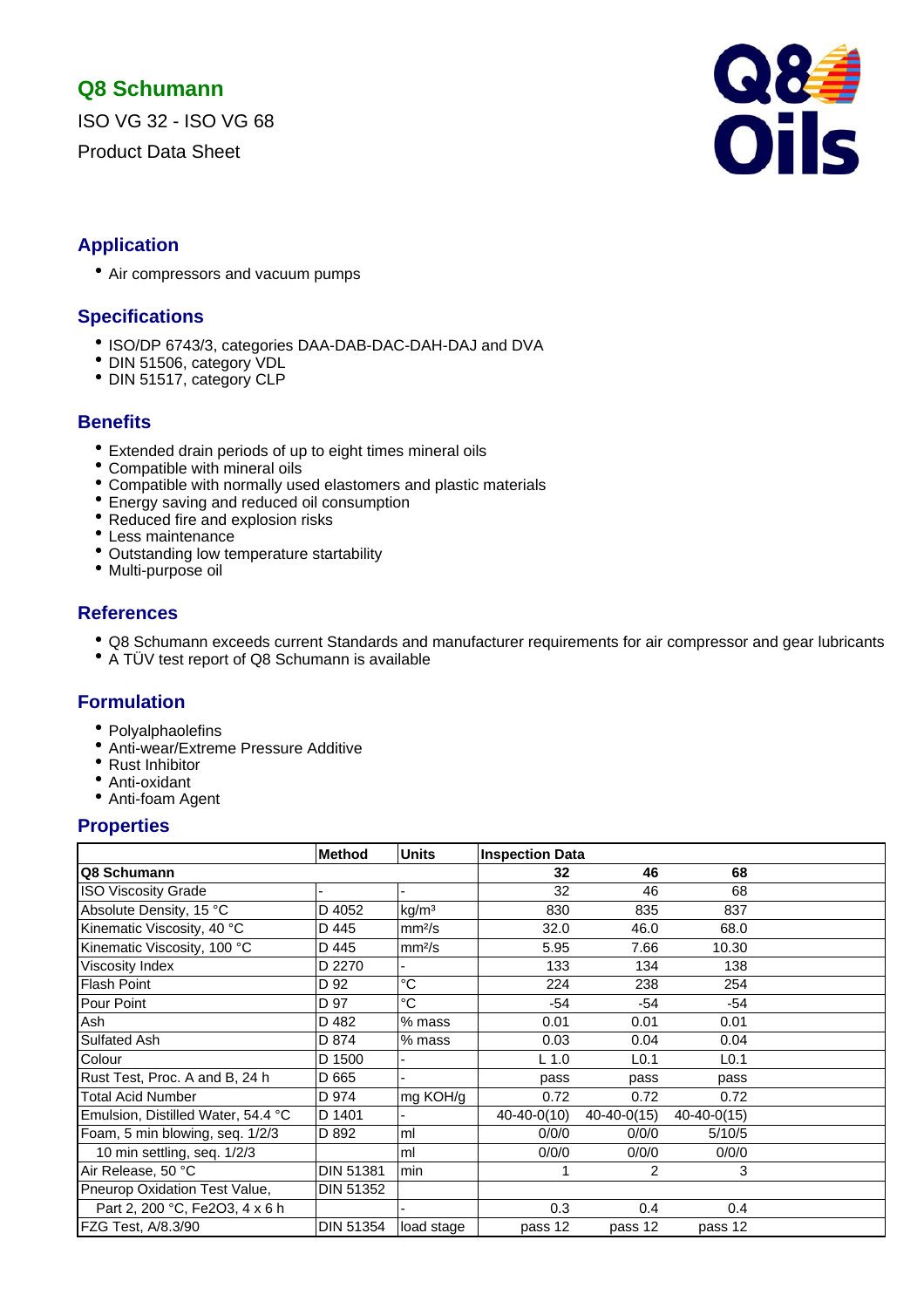# **PRODUCT SAFETY DATA SHEET**



### **Q8 Schumann** 2006-08-03

### **1. PRODUCT AND COMPANY IDENTIFICATION**

| Product name:      | Q8 Schumann                                               |
|--------------------|-----------------------------------------------------------|
| Grades:            | ISO VG 32, 46, 68, 100, 150, 220, 320, 460                |
| Use:               | Lubricating oil for air compressors                       |
| Company:           | Kuwait Petroleum Research & Technology B.V.               |
|                    | Postbox 545<br>3190 AL Hoogvliet Rt<br><b>Netherlands</b> |
| Emergency tel.no.: | Telephone +31 181 285222<br>+31 181 285222                |

# **2. COMPOSITION / INFORMATION ON INGREDIENTS**

|    | No Name                                                                | EC-No.            | CAS-No.    | %-mass  | Symbol(s) | $\mathsf{R}$ Phrases |
|----|------------------------------------------------------------------------|-------------------|------------|---------|-----------|----------------------|
|    | Poly alpha olefins                                                     | 500-183-1         | 68037-01-4 | 90 - 98 |           |                      |
| 12 | Severely solvent refined mineral oil<br>$ $ (IP346 DMSO extract < 3 %) | $ 265 - 169 - 7 $ | 64742-65-0 | 12 - 10 |           |                      |
| 13 | <b>Functional additives</b>                                            |                   |            |         |           |                      |
|    | Antioxidants                                                           |                   |            |         | ΙN        | R51/53               |

No substances are present in concentrations regarded to present a hazard (Directive 1999/45/EC). The Symbols and R-phrases in section 2 apply only to individual constituents. See section 16 for the text of these R-phrases.

| 3.                           | <b>HAZARDS IDENTIFICATION</b>                                                                                                                                      |
|------------------------------|--------------------------------------------------------------------------------------------------------------------------------------------------------------------|
| Health:                      | Unlikely to cause eye irritation.                                                                                                                                  |
|                              | Unlikely to cause skin irritation.                                                                                                                                 |
|                              | Not volatile. It is not likely to be an inhalation hazard at normal ambient temperatures.                                                                          |
|                              | Ingestion is unlikely to cause adverse systemic health effects.                                                                                                    |
| Environmental:               | Although no specific ecological hazards are expected and bioaccumulation is unlikely, spillage into the<br>environment should always be avoided.                   |
| Physical / Chemical:         | Not applicable                                                                                                                                                     |
| Additional Information: None |                                                                                                                                                                    |
| 4.                           | <b>FIRST AID MEASURES</b>                                                                                                                                          |
| Eyes:                        | Flush the eye with copious amounts of water. No emergency measures are necessary but if<br>adverse eye effects follow, refer for medical attention.                |
| Skin:                        | Wash the contaminated skin thoroughly with soap and water. No emergency measures are<br>necessary but if adverse skin effects follow, refer for medical attention. |
| Inhalation:                  | Remove the affected person to fresh air. If recovery is not rapid, obtain medical attention.                                                                       |
| Ingestion:                   | DO NOT INDUCE VOMITING. No emergency measures are needed but if adverse health effects<br>follow, refer for medical attention.                                     |
| Additional Information:      |                                                                                                                                                                    |

Additional Information:

#### **5. FIREFIGHTING MEASURES**

|  | Extinguishing media: Recommended: Dry chemical, foam, CO2, water mist.                 |
|--|----------------------------------------------------------------------------------------|
|  | Not to be used: Direct water jet. Use water ONLY to keep fire-exposed containers cool. |

Specific exposure hazards:

Slight flammability hazard when exposed to heat or flame.

Special protective equipment for firefighters:

Use self-contained breathing equipment when fighting fire in confined spaces.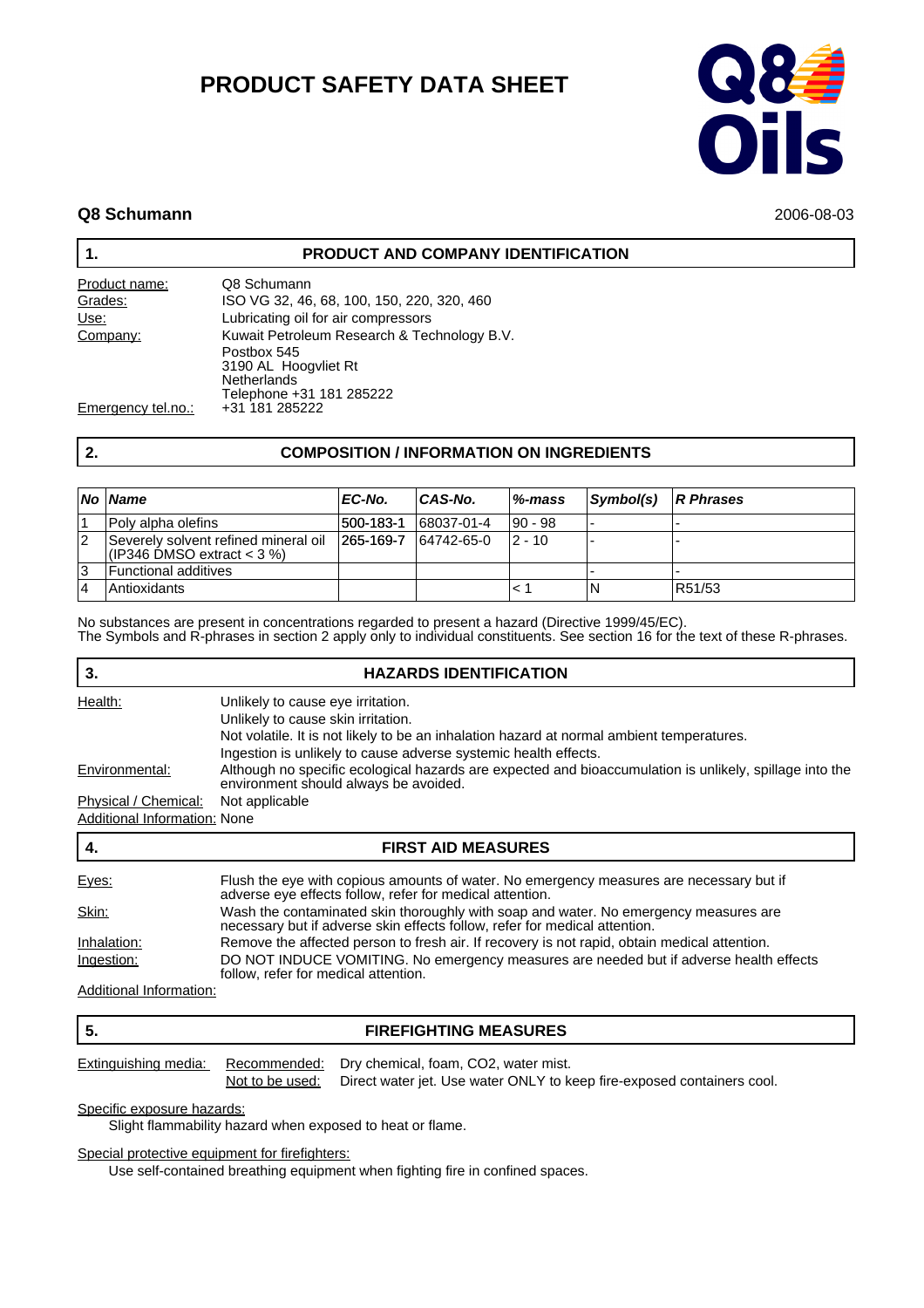#### **6. ACCIDENTAL RELEASE MEASURES**

Personal precautions: No special measures needed.<br> **Environmental precautions:** Water may be used to flush sp

Methods for cleaning up:<br>Absorbent materials: Sand or active clay. Absorbent materials:

Environmental precautions: Water may be used to flush spills away from sources of ignition. Do not allow the product to enter public drainage system or open water courses.

#### **7. HANDLING AND STORAGE**

| Handling: | Avoid prolonged or repeated skin contact.<br>Avoid inhalation of vapour, mist or fume. |
|-----------|----------------------------------------------------------------------------------------|
|           | Do not wear contaminated clothing.                                                     |
| Storage:  | Keep containers tightly closed.                                                        |

#### **8. EXPOSURE CONTROLS / PERSONAL PROTECTION**

| Engineering measures:   | No special measures needed.                                                                                                                                                                |
|-------------------------|--------------------------------------------------------------------------------------------------------------------------------------------------------------------------------------------|
| Control parameters:     | TWA TLV (ACGIH) : 5 mg/m <sup>3</sup> for oil mist. However, in all circumstances exposure should be<br>kept as low as reasonably possible by good ventilation and safe working practices. |
| Respiratory protection: | Inhalation of the vapours, fumes or mists should be avoided by safe working practices and good<br>ventilation.                                                                             |
| Eye protection:         | If there is a risk of splashing while handling product, eye protection should be worn (e.g. full face<br>shield or goggles with side shields).                                             |
| Hand/skin protection:   | No special precautions are needed beyond clean working conditions and safe handling<br>practices.<br>PVC or nitrile gloves may be suitable.                                                |

| 9.                                              | PHYSICAL AND CHEMICAL PROPERTIES                                                        |  |
|-------------------------------------------------|-----------------------------------------------------------------------------------------|--|
| Physical state                                  | Oily liquid                                                                             |  |
| Colour                                          | Light yellow                                                                            |  |
| Appearance                                      | Bright & clear                                                                          |  |
| Odour                                           | Weak                                                                                    |  |
| рH                                              | Neutral                                                                                 |  |
| Boiling range, °C                               | Initial boiling point (oil base) $>$ 350                                                |  |
| Melting Point. °C                               | -54 (VG 32, 46, 68); -48 (VG 100);-45 (VG 150); -39 (VG 220);-33 (VG 320); -27 (VG 460) |  |
| Flash Point, °C                                 | > 200 (ASTM D92, COC)                                                                   |  |
| Autoflammability/ ignition, °C                  | > 300 (oil base)                                                                        |  |
| Upper explosion limit                           | Not known                                                                               |  |
| Lower explosion limit                           | Not known                                                                               |  |
| Vapour pressure, 20 °C, kPa                     | $< 0.01$ (oil base)                                                                     |  |
| Viscosity, kinematic, 40 °C, mm <sup>2</sup> /s | Indicated by grade designation.<br>÷                                                    |  |
| Relative density, 15 °C                         | $0.83 - 0.85$                                                                           |  |
| Water solubility                                | Not soluble                                                                             |  |
| Partition coefficient, n-octanol/water          | Not known                                                                               |  |
| Other data                                      |                                                                                         |  |
|                                                 |                                                                                         |  |

# **10. STABILITY AND REACTIVITY**

Conditions / materials to avoid: Stable. May react with strong oxidizing agents.<br>Hazardous decomposition products: Thermal decomposition or incomplete combust Thermal decomposition or incomplete combustion may produce oxides of carbon and irritating fumes.

### **11. TOXICOLOGICAL INFORMATION**

| Eyes:       | Unlikely to cause eye irritation.                                                                                                                  |
|-------------|----------------------------------------------------------------------------------------------------------------------------------------------------|
| Skin:       | Unlikely to cause skin irritation.                                                                                                                 |
| Inhalation: | Not volatile. It is not likely to be an inhalation hazard at normal ambient temperatures.                                                          |
| Ingestion:  | Ingestion is unlikely to cause adverse systemic health effects.                                                                                    |
| Other:      | The base oils used in the formulation of this product are of a low order of toxicity in test animals.<br>LD50 (rat) for base oils is above 5 g/kg. |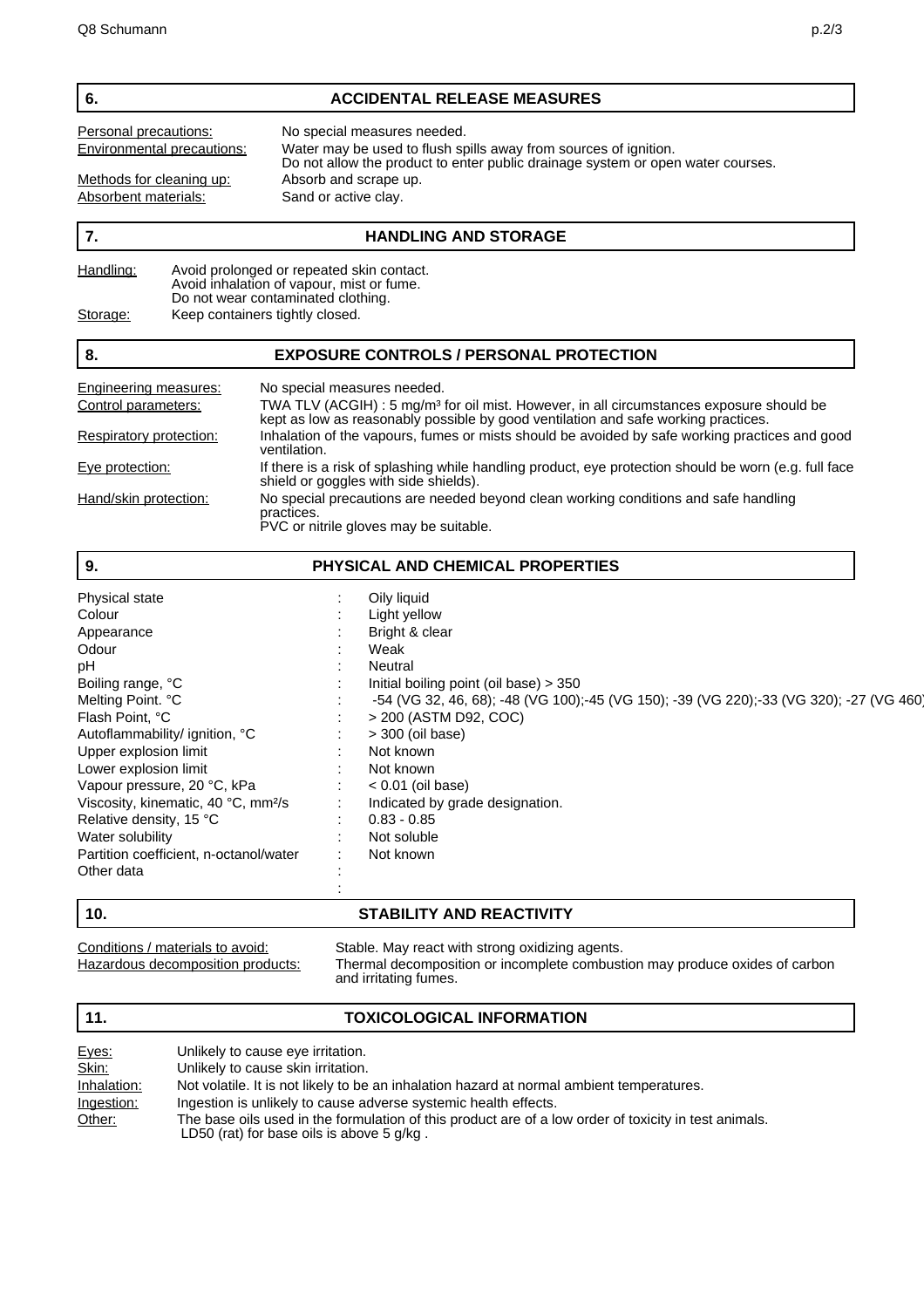| 12.                          | <b>ECOLOGICAL INFORMATION</b>                                                                                                                                                                             |
|------------------------------|-----------------------------------------------------------------------------------------------------------------------------------------------------------------------------------------------------------|
| Mobility:                    | Little mobility in soil. Some components may penetrate the soil causing ground water<br>pollution. Will spread on the water surface. A small portion may be dispersed in water.                           |
| Degradability:               | Not readily biodegradable.                                                                                                                                                                                |
| Ecotoxicity/bioaccumulation: | The base oil components are not expected to be dangerous to the aquatic environment.<br>Contains a small amount of additive components classified as dangerous to the aquatic<br>environment.<br>$W$ GK:2 |
| 13.                          | <b>DISPOSAL CONSIDERATIONS</b>                                                                                                                                                                            |

Transport to authorized waste location, or incinerate under controlled conditions (EU Directives 2000/76/EC and 1999/31/EC apply).

European Waste Catalogue Code 13 02 05: mineral-based non-chlorinated engine, gear and lubricating oils

#### **14. TRANSPORT INFORMATION**

| UN-no:       | Not classified |
|--------------|----------------|
| RID / ADR:   | Not classified |
| IMO:         | Not classified |
| IATA / ICAO: | Not classified |
| Other:       |                |

**15. REGULATORY INFORMATION**

| EC Labelling / Classification: |      |
|--------------------------------|------|
| <u>Symbol(s):</u>              | None |
| Contains:                      |      |
| R phrases:                     | None |
| <u>S phrases:</u>              | None |
| Other regulations:             |      |

#### **16. OTHER INFORMATION**

Text of R-phrases indicated in section 2:

R 51/53: Toxic to aquatic organisms, may cause long-term adverse effects in the aquatic environment.

Replaces sheet dated: 2002-11-27 Sections revised: 1

The information in this sheet has been compiled by Kuwait Petroleum Research & Technology B.V. of Rotterdam, Netherlands, on the basis of data available to them at the date stated above.

The information is for the guidance of customers of the Kuwait Petroleum group of companies (being all companies controlled directly or indirectly by Kuwait<br>Petroleum Corporation of Safat, Kuwait) but is not intended as an